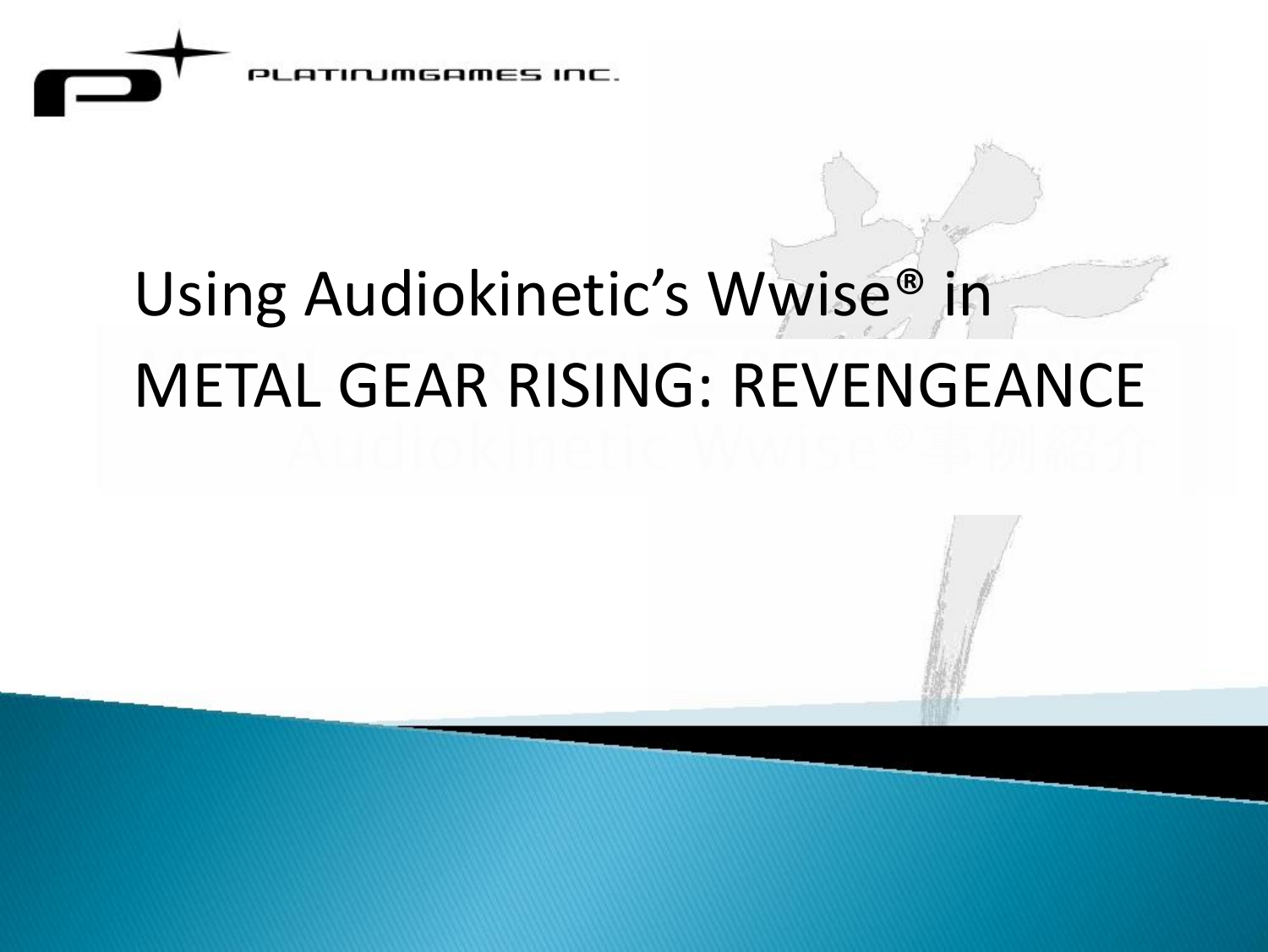#### Overview

- **D** Overview of the sound system
- ▶ SE Presentation

Kentaro Nakagoshi PlatinumGames Inc. Lead Sound Designer METAL GEAR RISING: REVENGEANCE

BGM Presentation

Naoto Tanaka PlatinumGames Inc. Music Director METAL GEAR RISING: REVENGEANCE

QA

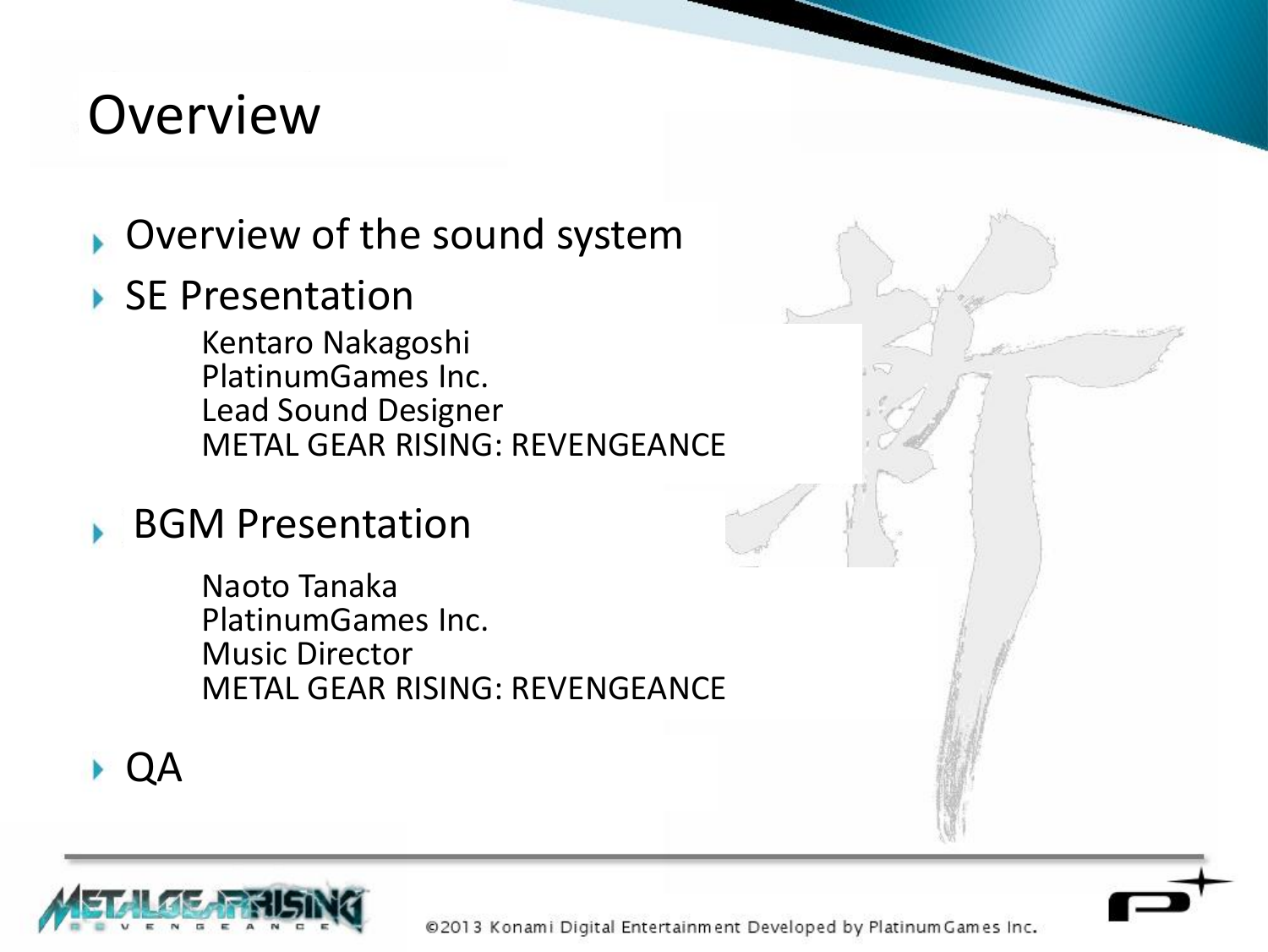## MGR: The Sound System

#### $\triangleright$  BGM:

• Interactive playback, approx 3 streams, 4.0ch surround

#### $\triangleright$  SE:

 $\circ$ 

- 
- 
- Radio voices **1 stream**

Maximum Voices Approx 90 voices (Normally 50 voices)<br>
Ambience 2 streams, 4.0ch surround 2 streams, 4.0ch surround

**Voice Codec:** 

- $\circ$  BGM Vorbis
- Vorbis(PS3) /  $XMA(360)$  $\circ$  SE
- RadioVorbis

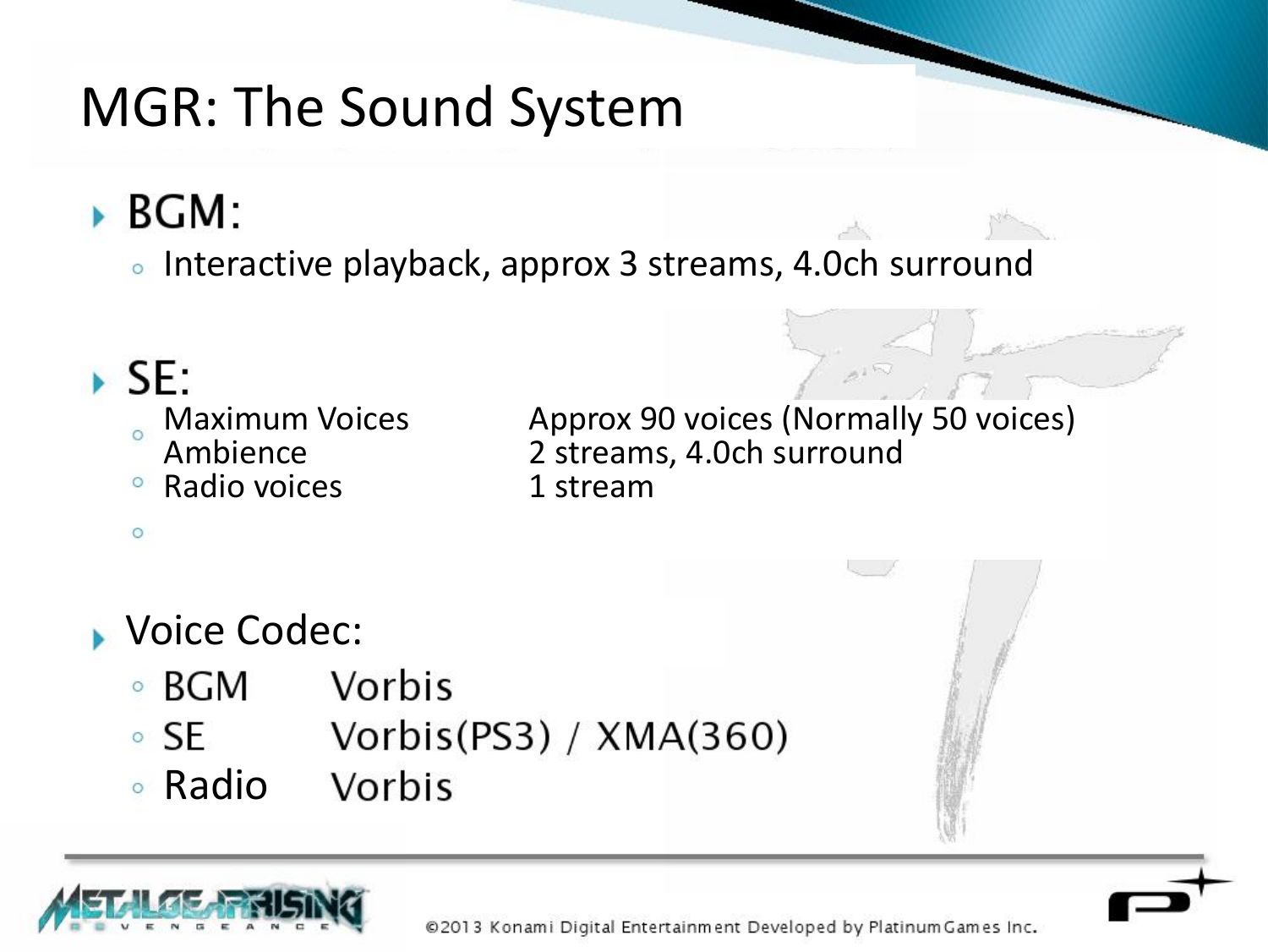## MGR: The Sound System

- **Master-Mixer Hierarchy**
- ▶ Effect Plug-Ins
	- Peak limiter Final stage
	- Compressor For SE bus control
	- Equalizer Optional
	- Delay **Optional**
	- 2 Reverbs Optional
	- Meter plug-in, etc. also used



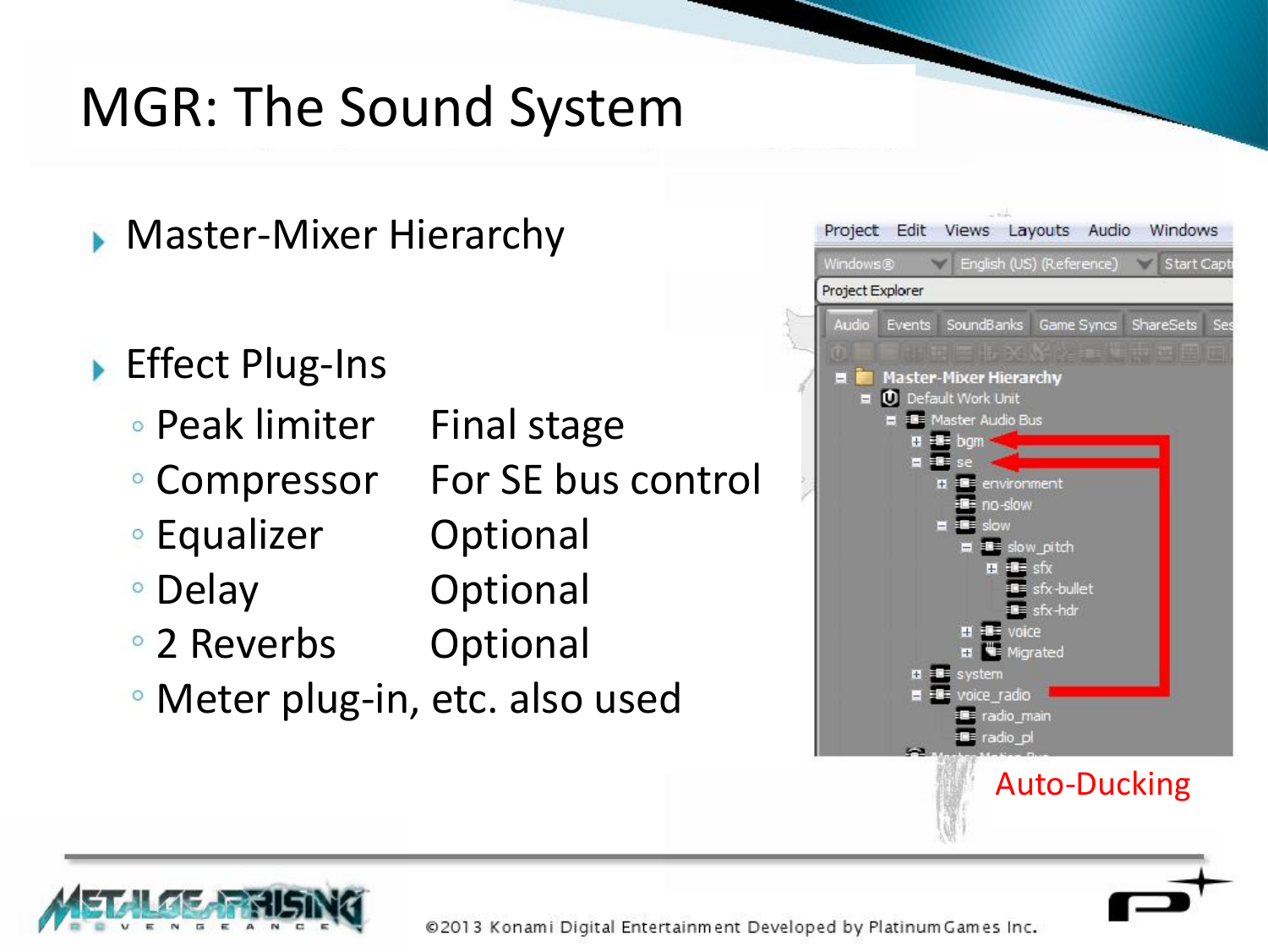## Benefits of Controlling Sounds with Events

## In an Events-driven system:

- A single event can control multiple sounds
- Different controls possible just by updating the sound data

## Parameters that can be controlled:

- Playback
- Stop / Pause
- Adjust volume / Mute
- Control Pitch / Filter / Effects
- Control Status / Switches etc.

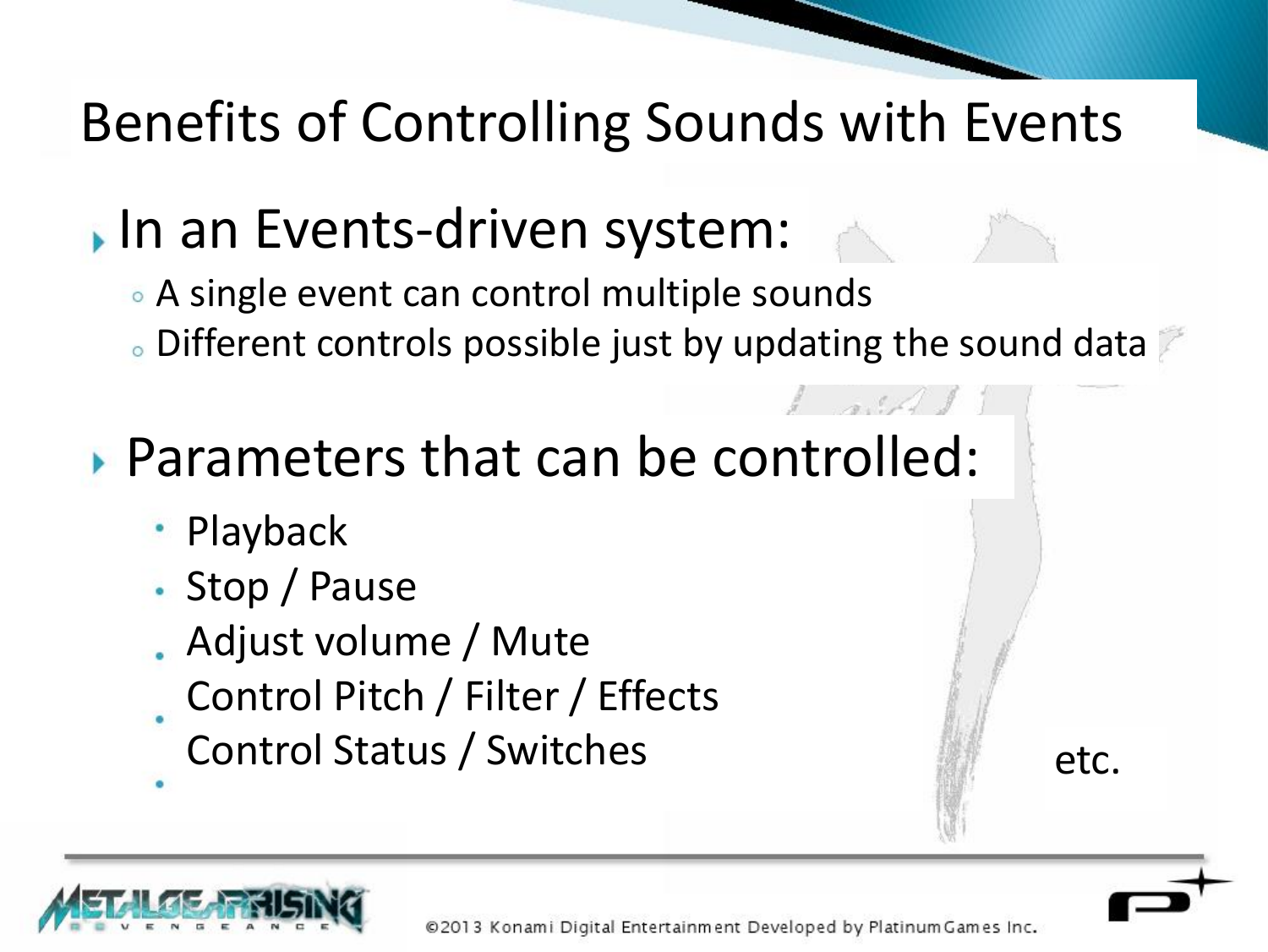# Benefits of Controlling Sounds with Events

- **Linking to our SE voice system** 
	- Specify SE when attack collision occurs ∘ SeAttr
	- Specify SE of firearm ∘ SeBullet
	- Specify SE of Havok collision • SeCollision
	- Specify SE of footsteps ∘ SeFootstep

#### SeAttr sheet (sample)

|                | Α         | B      | C                 | D     | Ε     | F                     | G               |
|----------------|-----------|--------|-------------------|-------|-------|-----------------------|-----------------|
|                | 備考        | セットID  | Hitカテゴリ           |       | 属性    | 呼び 出しSEイベント           | 内容              |
|                | 雷電<br> 斬撃 | (0000) |                   |       |       |                       |                 |
|                | 汎用        | 0000   | all               | コンクリー | 000   | se_slash_concrete     | 切断<br>コンクリ      |
|                | 汎用        | 0000   | all               | 金属→   | 001   | se_slash_metal_solid  | 切断<br>金属        |
| 5              | 汎用        | 0000   | all               | 樹木→   | 002   | se_slash_wood_tree    | 樹木<br>切断        |
| 6              | 汎用        | 0000   | all               | 草花→   | 003   | se_slash_grass        | 草<br>切断         |
|                | 兵士        | 0000   | obj soldier       | 肉体→   | 010   | se slash body         | 兵士<br>切断<br>人工筋 |
| 8              | 兵士        | 0000   | obj soldier       | 装甲→   | [O11] | se_slash_armor        | 兵士<br>装甲<br>切断  |
| 9              | 月光        | 0000   | obj gekko         | 肉体→   | [O10] | se_slash_gekko_body   | 月光<br>工筋<br>切断  |
| $\circ$        | 月光        | 0000   | objgekko          | 装甲→   | [O11  | se_slash_ge kko_armor | 月光<br>装甲<br>切断  |
|                | 背景物       | 0000   | obj_drumcan       | 金属板→  | 020   | se_slash_drumcan      | 切断<br>ドラム缶      |
| $\overline{2}$ | 背景物       | 0000   | ob <u>i</u> totan | 金属板→  | 020   | se_slash_totan        | 切断<br>トタン板      |

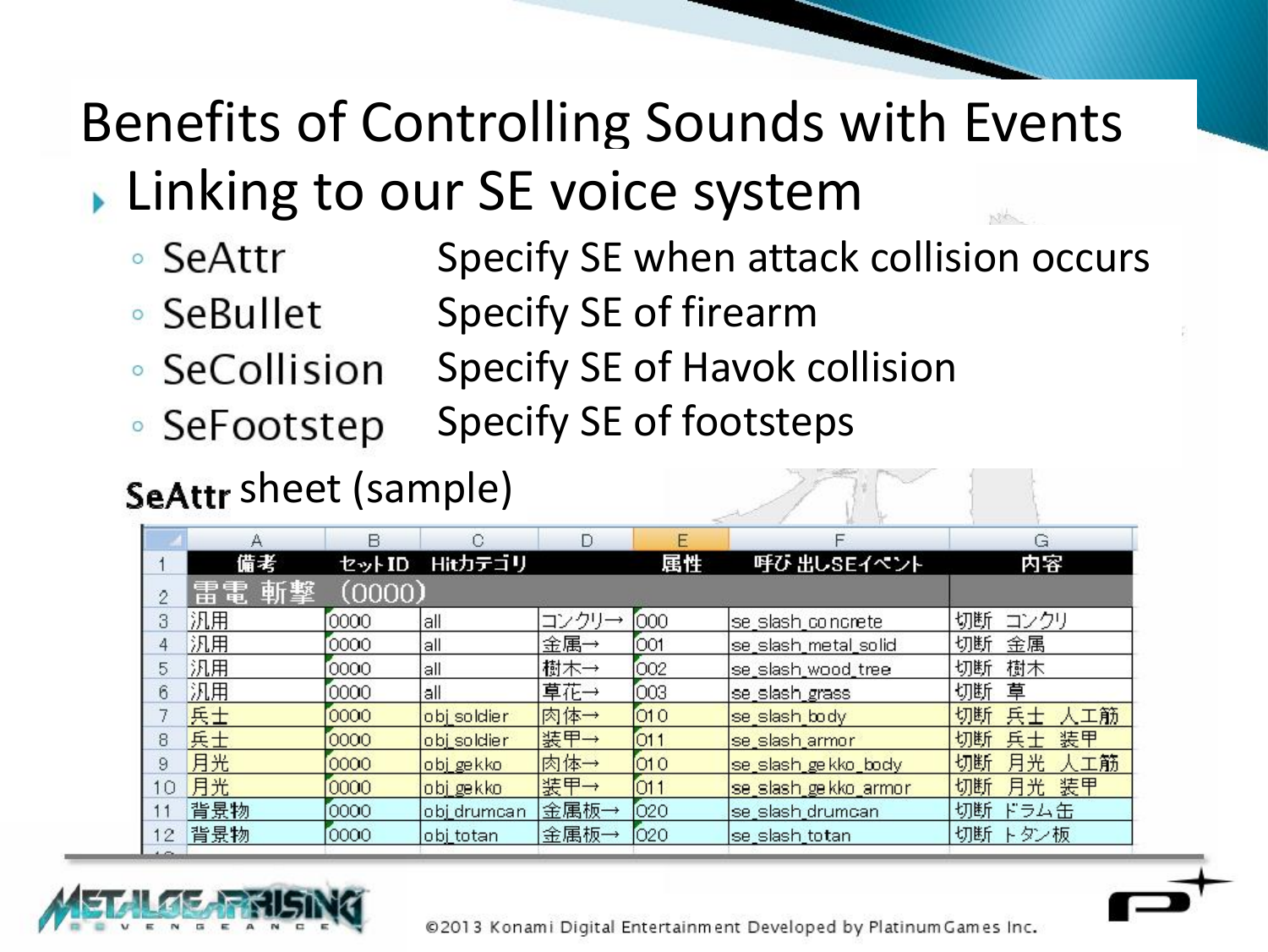## Strong Localization Features

#### **Efficient implementation of multiple radio voices**

- Import from text files
- Manage speaking characters when importing

|                | A               | B     | e                   | D                                                                                                |
|----------------|-----------------|-------|---------------------|--------------------------------------------------------------------------------------------------|
|                | Filename        |       | Container SVComment | Scomment                                                                                         |
| $\overline{2}$ | C01030 10       | RADIO | WwiseDemo Boris     | (Excitedly) So, Raiden,<br>what's your game plan?                                                |
| 3              | C01030 11 RADIO |       | WwiseDemo Raiden    | (light SNICKER) You sound<br>excited                                                             |
| $\overline{4}$ | C01030 12       | RADIO | WwiseDemo Boris     | Oh I am! Front row seats to<br>rematch: Raiden<br>versus giant Gekko! I've<br>heard the stories! |
| 5              | C01030 13       | RADIO | WwiseDemo Raiden    | (Bemused SIGH) I am trying<br>to work here, you know.                                            |

English(US) Japanese

/Wwise/Originals/Voices/English(US) /Wwise/Originals/Voices/Japanese



©2013 Konami Digital Entertainment Developed by Platinum Games Inc.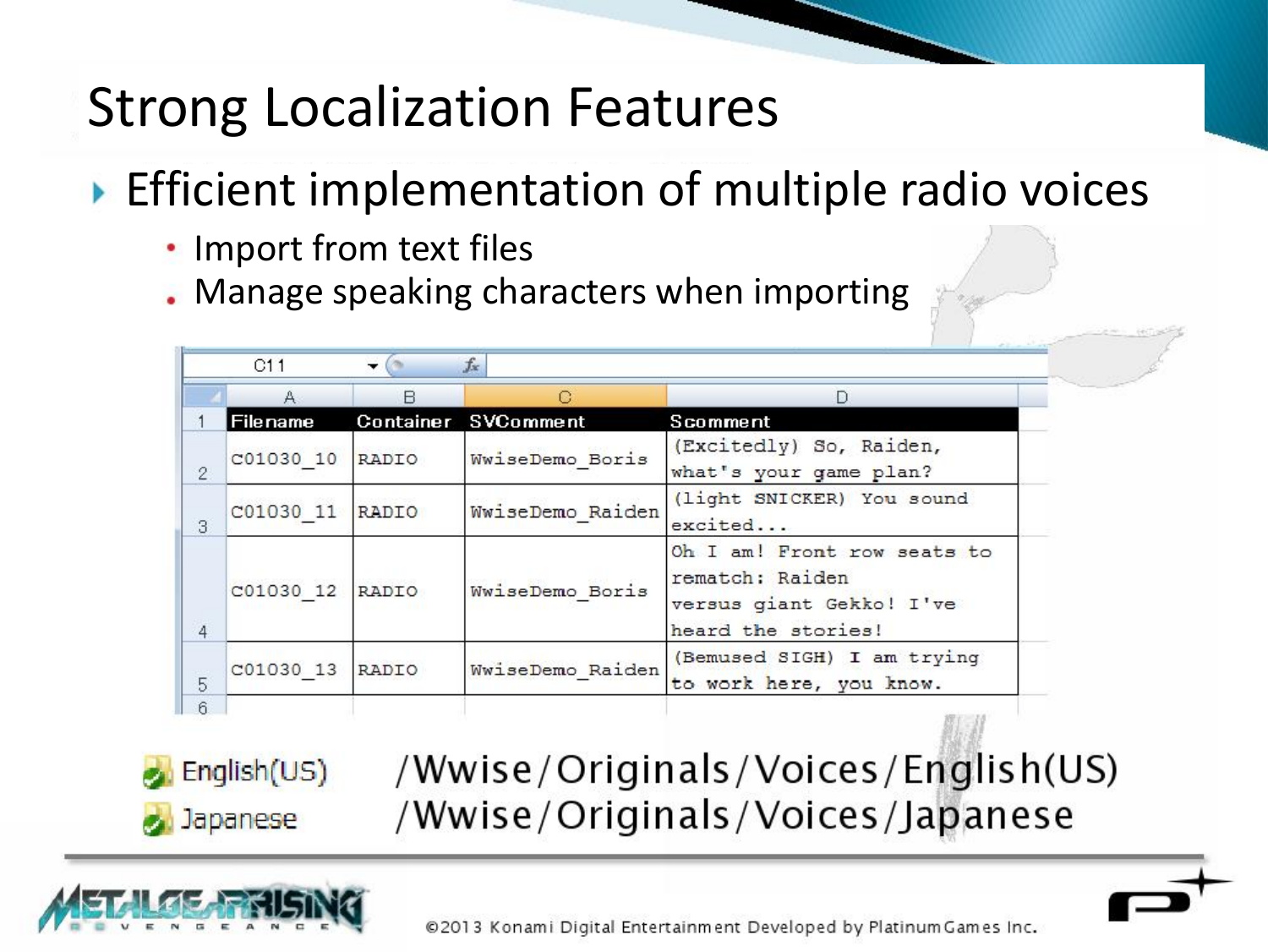### Strong Localization Features

- $\triangleright$  Efficient fine-tuning and debugging
	- Useful query functions
	- **Easy to switch languages for preview**
	- Parameters adjustable per language/platform
- **Features to facilitate sub-titles** 
	- Markers embedded automatically for dialogue subtitles
	- Additional markers possible for timing next subtitle line